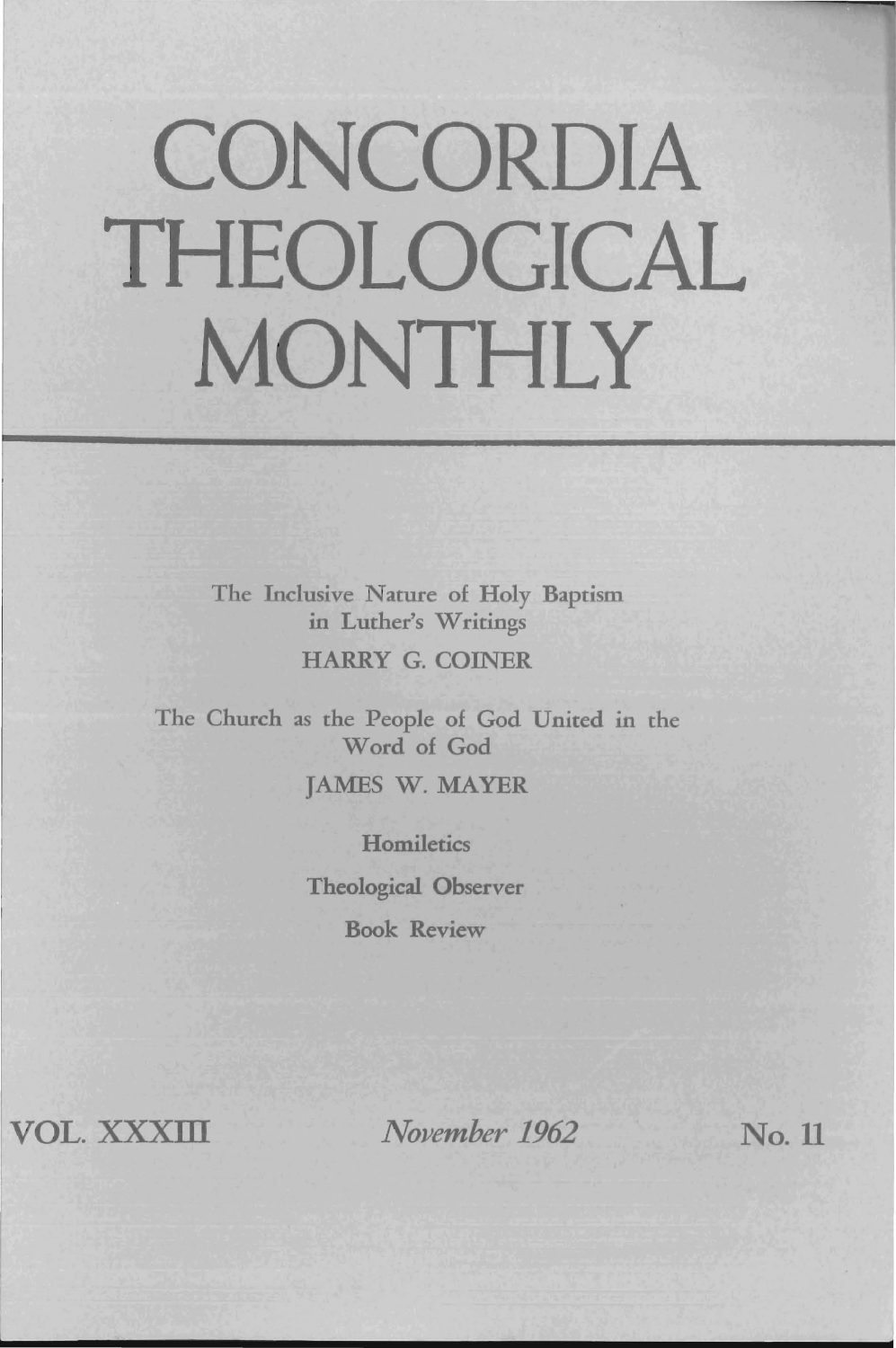#### CAN PROTESTANTISM BE SAVED?

Under this heading Dr. Norman Vincent Peale in the *Reader's Digest* (September 1962) writes an article in which he reminds his readers that through Luther's Reformation there have been secured blessings which "have shaped the world in which we live." But will Protestantism retain these spiritual gifts? Seminaries, he says, have departed from some fundamental doctrines of Protestantism and have grown weaker in the process. There is a current tendency to doubt the Bible as revelation of the authentic Word of God. Some preachers fear to voice their strong convictions because their sophisticated congregations will not hear them. There is danger not only in the splinter groups of Protestantism, but also in the ecumenical urge of our time. "When denominations merge, they always have to compromise, to weaken their traditional stand. This watering-down inevitably fosters other weaknesses. Mergers also lead to the concentration of authority in fewer and fewer hands - a state of affairs which can eventually impinge on individual liberty." Nevertheless, Protestantism can be saved. "Not by councils of hierarchies, but by aroused, inspired, dedicated individual Christian men and women who have strong beliefs and are not ashamed of them. . . . We ministers have to get back to preaching and teaching the Bible-revealed Word of God. And you laymen have to support your church, whatever your denomination may be. You have to believe in Jesus Christ as Lord and Savior and use His power to change yourselves and the world around you."

JOHN THEODORE MUELLER

"MY BLOOD OF THE COVENANT"-THE EVIDENCE OF THE SYRlAC VERSIONS

institution quoted in the original Greek, the influenced, as by other factors of the pagan

*Journal of Theological Studies* (Oxford, England: Clarendon Press, April 1962) defends the reading, given above, which is adopted and found in the best modern Greek texts. Professor J. Jeremias had expressed doubts regarding this reading, since, as he maintained, the words could not be retranslated into Aramaic. In Aramaic, he contended, a noun with a personal pronoun cannot be followed by a genitive. Later, as the writer, the Rev. J. A. Emerson, says, Jeremias somewhat modified his views. Actually, as the article shows, the words "My blood of the covenant" (Cf. Mark 14:24; Matt. 26:28 RSV) have so been translated in the Peshitta, which reads: "This is My blood of the testament." The Sinaitic Syriac translates Matt, 26: 28: "This is My blood, even the covenant." The Palestinian Syriac B translates: "This is the blood of the covenant" (Matt. 26:28). Therefore the argument of Jeremias that a word-for-word translation into Aramaic (Syriac) is impossible, does not hold. In conclusion the writer says: "It is conceivable that Jesus wished to avoid speaking of 'My covenant,' since the covenant was God's (Jer. 31: 32). He may therefore have chosen the more rare construction of a genitive after a noun with a pronominal suffix, because **it**  avoided an ambiguity. This suggestion offers a possible explanation why a rare, though permissible, construction was chosen." This vindication of the text is helpful. Syriac, as everyone knows, is a sister language of Aramaic and the grammatical canons govern both essentially.

#### JOHN THEODORE MUELLER

## RELIGIONS IN THE GRAECO-ROMAN WORLD

Under this heading the *Canadian Journal of Theology* (July 1962) endeavors to point Under this heading, with the words of out how the earlier Christian apologists were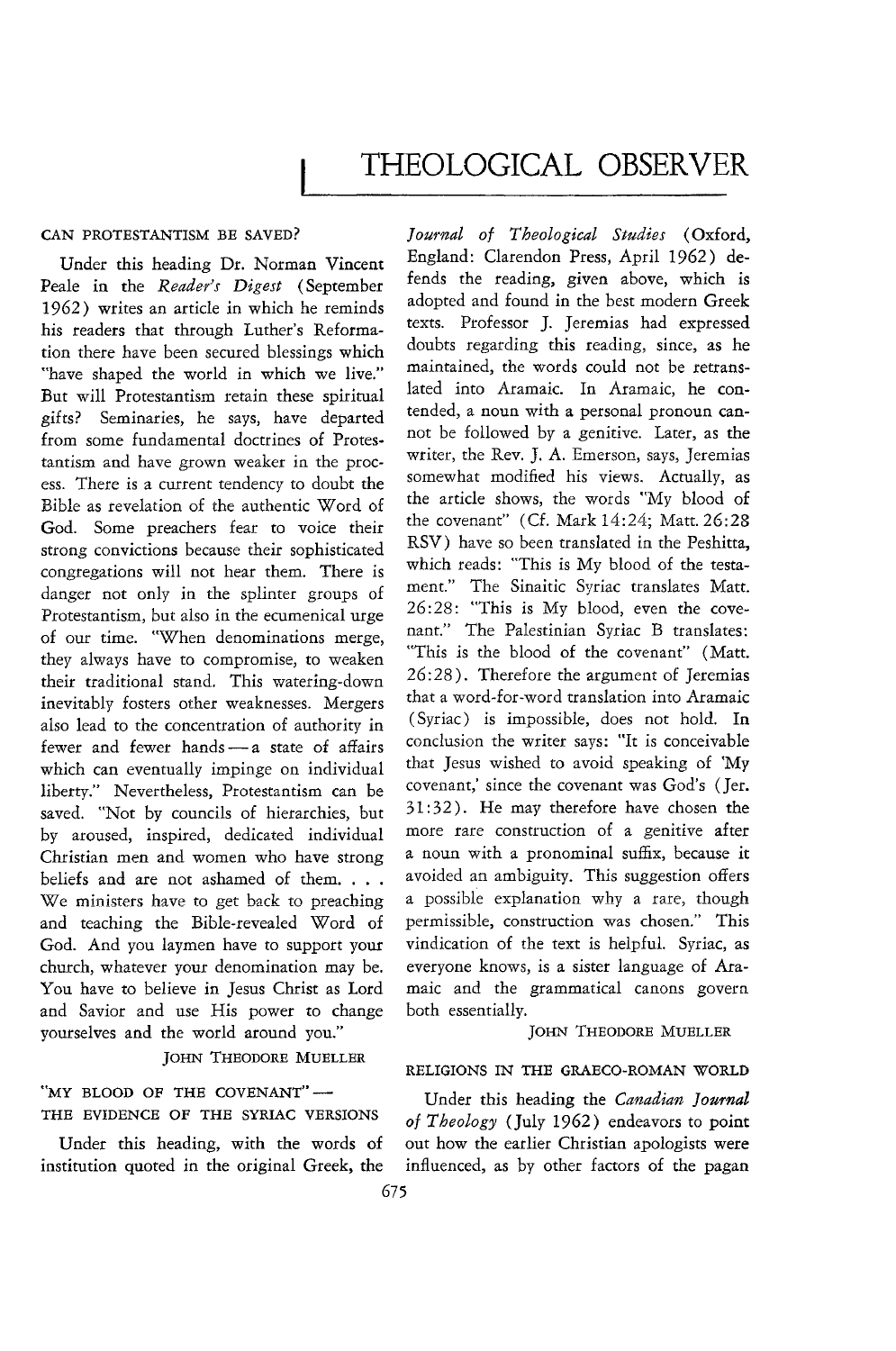religions at their time, also by Greek philosophy. In concluding his article the author suggests that Christianity, especially in the foreign mission fields, may be influenced by the various ethnic religions with which *it*  comes into contact, though he admits that there are no generally accepted criteria for judging the legitimacy of such particular developments. But he expresses the warning: "If the church is to be true to her own past, she can never look upon herself as one of a number of religious options in a world of multiple faiths. We know that there are gods many and lords many, but for us there is but one God, the Father, and one Lord, Jesus Christ; and there is no salvation for us or others in any other name that is named. We cannot gather with Jews, Muslims, Hindus, and Buddhists in a world parliament of religions to form a common front against secularism or materialism, as if everything that is called 'religion' were for some reason better than irreligion  $-a$  very questionable proposition indeed! . . . We shall always have to strive, under the guidance of the Spirit whom Christ has promised, to be loyal to our one Master, as much in the welcome which admits new treasures as in the steadfastness with which we hold fast to the old."

JOHN THEODORE MUELLER

### BRIEF ITEMS FROM THE NATIONAL LUTHERAN COUNCIL

Geneva. - An American and a Danish theologian have been named as the Lutheran World Federation's delegate-observers to the Second Vatican Council of the Roman Catholic Church which opened in Rome Oct. 11. They are Dr. George Lindbeck, associate professor of historical theology at Yale Divinity School in New Haven, Conn., and Dr. K. E. Skydsgaard, professor of systematic theology at the University of Copenhagen. Their selection to represent the LWF's 50-millionmember constituency at the historic Vatican Council was announced here by Dr. Kurt Schmidt-Clausen, executive secretary of the federation.

Dr. Lindbeck, a 39-year-old layman of the Augustana Lutheran Church, on July 1 succeeded Dr. Skydsgaard as research professor of the LWF's Commission on Interconfessional Research. He is on a two· year leave of absence from Yale. Dr. Skydsgaard, 59, research professor for the LWF commission for two years before Jan. 31, continues to exercise advisory supervision over the program, which has its headquarters in Copenhagen.

Since the commission was created in 1959, it has been primarily engaged in a scientific examination of modern Roman Catholicism as a contribution to the contemporary dialog between the two main parties of the Protestant Reformation.

Activities of the commission are directed toward the formation of an independent Lutheran Foundation for Interconfessional Research which the LWF is expected to authorize at its fourth assembly in the summer of 1963 at Helsinki, Finland. The foundation wlll study Lutheran ecumenical responsibilities in fields where Christian churches have been divided in doctrine and church order and where controversial issues have been raised.

Last February, following a six-week visit to the United States and Mexico, Dr. Skydsgaard reported that his talks with Roman Catholic students as well as professors revealed "an astonishing openness for interconfessional conversation."

Dr. Lindbeck, who has been a member of the LWF commission since its creation, is known as one of the United States' authorities on Protestant-Catholic relationships. In addition to his Yale University courses on the history of medieval thought and his work with the Divinity School philosophy department, he has conducted a seminar on contemporary Roman Catholic theology.

Both theologians have been involved in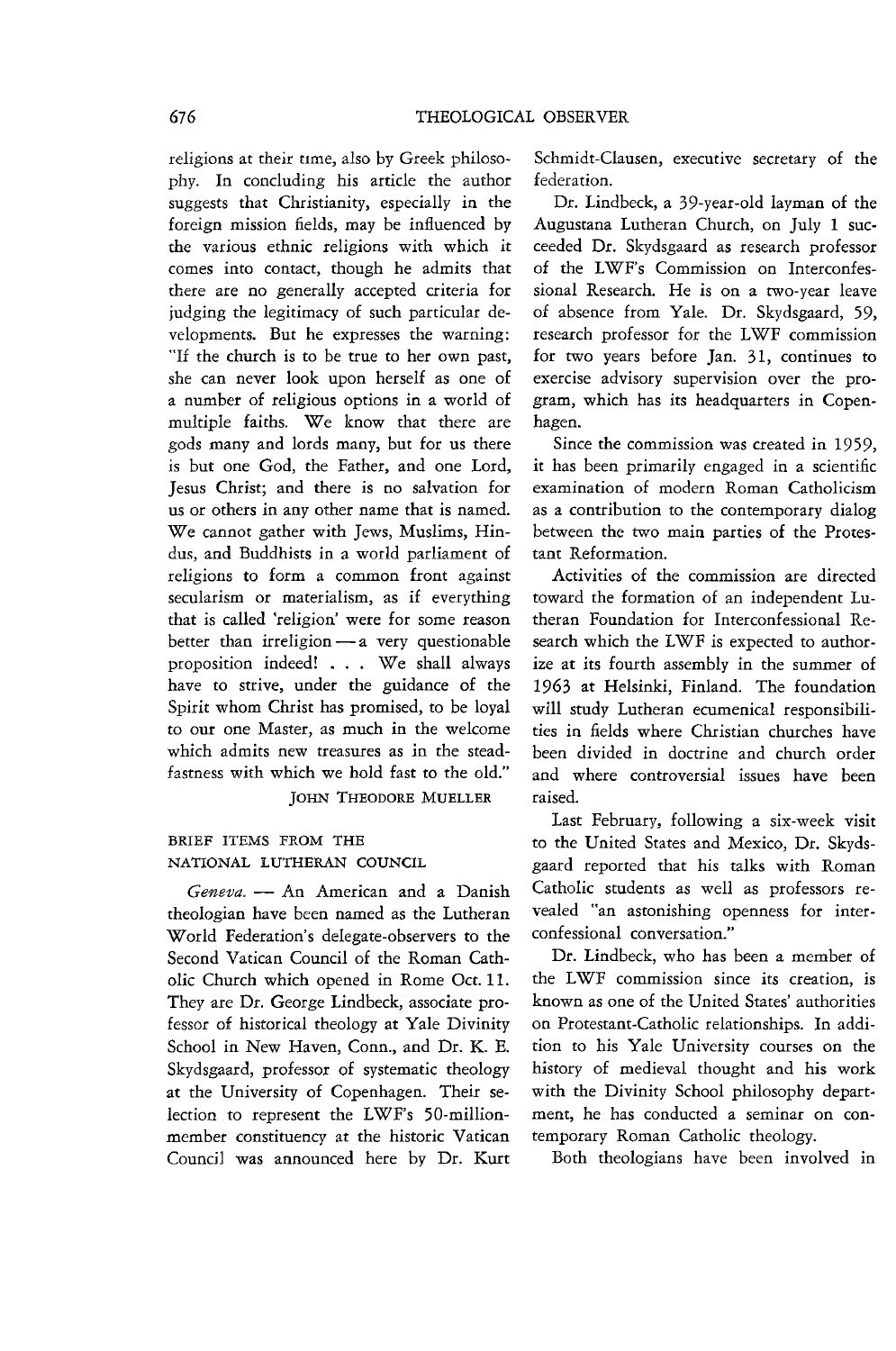the publication of a new book, *The Papal Council and the Gospel: Protestant T heologians Evaluate the Coming Vatican Council,*  issued late in 1961 by Augsburg Publishing House, Minneapolis, Minn.

Dr. Skydsgaard edited the volume, and both he and Dr. Lindbeck are contributors, with Dr. Peter Brunner of the University of Heidelberg, Dr. Hermann Dietzfelbinger, bishop of the Evangelical Lutheran Church in Bavaria, Dr. Ernst Kinder of the University of Munster, all of Germany, and Dr. Jaroslav Pelikan, professor of Ecclesiastical History at Yale University.

The Danish theologian's written works also include *One in Christ,* a discussion of points of agreement and difference between Protestants and Roman Catholics, and he authored a preparatory document on the Roman Catholic Church and the ecumenical movement for the Amsterdam Assembly of the World Council of Churches in 1948.

The LWF's selection of delegate-observers to the Vatican Council followed receipt of an invitation from the Vatican Secretariat for Promoting Christian Unity. The invitation, similar to those received by the World Council of Churches and several world confessional bodies, asked the LWF to send "two or three" observers to the Rome sessions. The invitation letters stated, "It is our hope and prayer before our Lord that the presence of these observers may be an efficacious contribution to an ever-increasing understanding and esteem between all those who have been baptized in Christ, our common Lord and Master." The letters were sent "in the name of *His* Holiness Pope John XXIII" and were signed by Augustine Cardinal Bea, S.]., head of the Vatican Secretariat, and Msgr. J. G. M. Willebrands, its secretary.

Geneva. - A U. S. Lutheran theologian declared here that Americans "are an excessively religious people." He added, however, that their "religiosity" had little to do with basic evangelical Christian beliefs. "Well over half of our people voluntarily Jom a church and acknowledge a 'god,'" Dr. Martin Heinecken, professor of systematic theology in the Lutheran Theological Seminary at Philadelphia, said, "but then the question is how many of those who are crowding the courts really feel themselves apprehended of the gracious God."

He expressed his views in an article on "Man Today and the Message of Justification" appearing here in the latest issue of the theological quarterly *Lutheran World.* The article is a contribution to the advance discussion of the central theme of the Lutheran World Federation's Helsinki Assembly a year from now.

Professor Heinecken said that for many modern Americans the problem *is* not "a consciously espoused 'nihilism' or the complete lack of faith in any God." But "even where the old formulas of justification by faith are constantly repeated and there is much talk about the Savior from sin," the indications are that "men are still trusting in themselves, with faith in their own faith and their own meeting of certain standards of respectability," he asserted.

The U. S. theologian endorsed the description of "the religiosity of the average American churchgoer" given by Lutheran pastorjournalist Martin Marty in his recent book *The New Shape of American Religion.* It was characterized as a "religion in general," with no perceptible difference among Roman C3tholic, Protestant, and Jew, because all three advocate the same basic morality.

"It is," Dr. Heinecken said, "regular attendance at church or Mass or synagog, obeying the laws of the land, being a good father or a good mother, taking an active part in community-bettering programs, hating everyone who is against the American way of life. These make a 'religious' man, and if he is 'religious' he is saved."

He wrote that "only the proper preaching of the (divine) Law, which will sharpen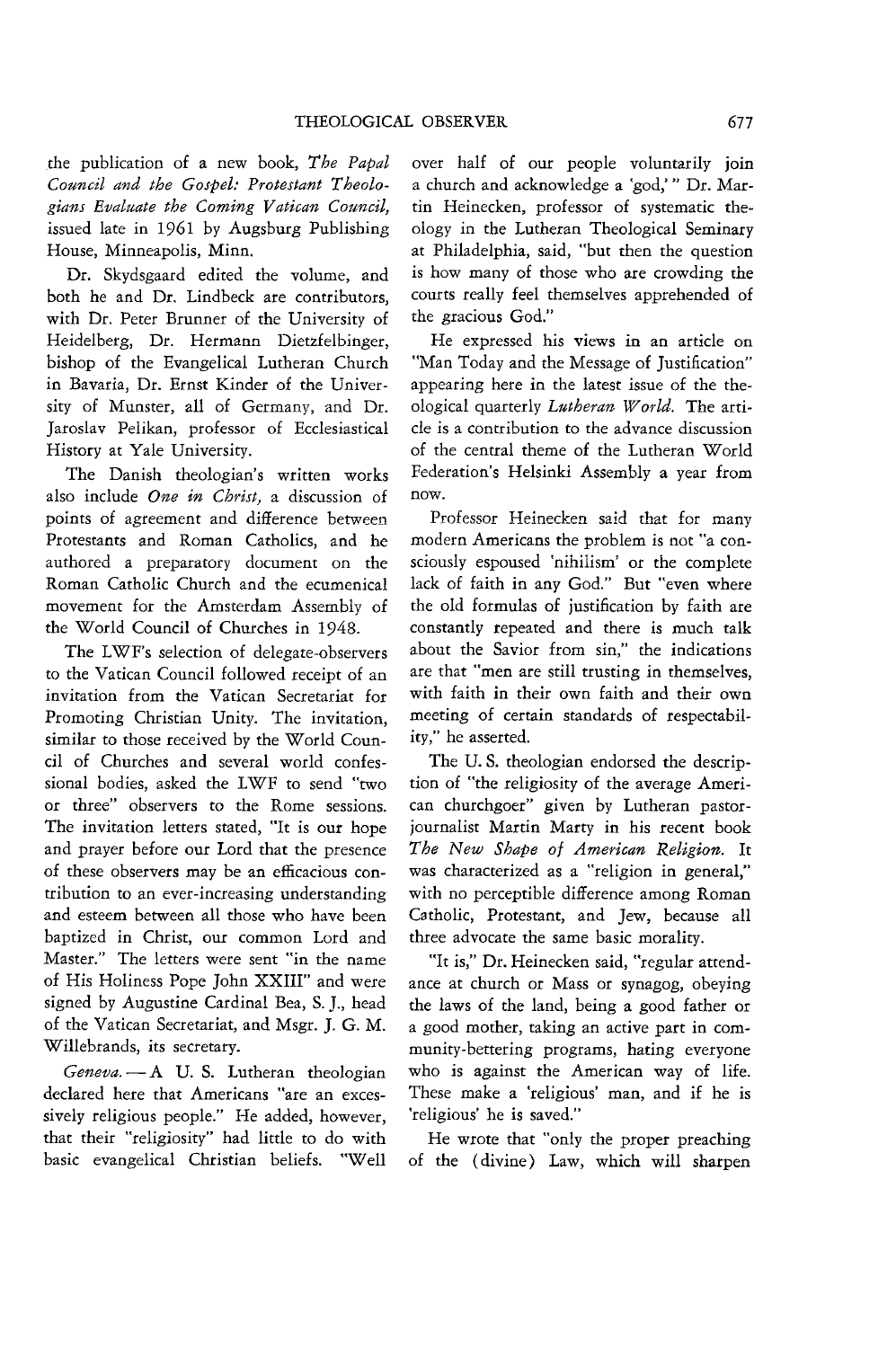men's conscience beyond this kind of code morality, and the preaching of forgiveness for Christ's sake can turn religiosity into true Christianity."

"If churches are clubs for the respectable, it is because the Gospel of forgiveness is not at the heart of the Christian message," in his opinion. "If there is no real love among those who meet for common worship, it is because there is no apprehension by the Love that forgives and accepts and so of many makes one.

"Nothing therefore can be more relevant today or in any day than the proper distinction between Law and Gospel, or the proclamation of justification by grace alone for Christ's sake through faith unto good works."

New Amsterdam, British Guiana. - Another of the world's geographical and political units may soon see the introduction of Lutheran church work. It is the British island colony of Trinidad, just off the eastern coast of neighboring Venezuela. Located about 360 miles from here, Trinidad would become part of the territory served by the 10,000 member Evangelical Lutheran Church in British Guiana, according to the Church's bimonthly, the *Southern Cross,* published here.

"A survey of the island," the periodical said, "indicates the great need for missionary work, especially in the suburbs, and the new settlements which are rapidly being created throughout the island."

It noted that the church in British Guiana would provide the personnel and "a very definite and substantial part of the finances involved" for the new work in Trinidad. To that end it appealed to this country's 46 Lutheran congregations and 10 preaching stations to pledge funds "so that at least one Guianese pastor could go to start work."

"The church does not intend to open a new field," the paper explained, "but merely to extend its work into a neighboring area which is very similar in many ways to our situation in British Guiana. The Trinidad evangelistic venture will become another parish of our church."

The church in British Guiana, an autonomous body affiliated with the Lutheran World Federation, traces its origin to Dutch Lutheran work begun in this area in 1743. As presently organized, it has developed as the result of mission activity of the United Lutheran Church in America, which now forms part of the new Lutheran Church in America.

*New* York.-National Lutheran Council participating churches and The Lutheran Church - Missouri Synod have agreed to coordinate their pastoral ministries in institutions. All NLC bodies and the Missouri Synod have now ratified an agreement that will establish a "consulting committee" to coordinate Lutheran pastoral activities in health, welfare, and correctional institutions.

The joint ministry has been planned to coordinate and improve services to institutionalized Lutherans who, "because of circumstances, illness, and other factors, require services which cannot readily be rendered by the parish pastor."

"We look forward to a cordial and effective partnership in the work," said Dr. Paul C. Empie, NLC executive director. "A coordinated Lutheran approach to this ministry will eliminate duplication of effort and erase the impression that different branches of our church are in competition with each other."

"This agreernent should be helpful in avoiding confusion," commented Dr. George W. Wittmer of St. Louis, Third Vice-President of the Missouri Synod. "The agreement has the same purpose and is subject to the same controls as our coordinated efforts in the work in the armed services."

Since early in the Korean war the two groups have maintained the Lutheran Service Commission, which is supported by the NLC through its Bureau of Service to Military Personnel and by the Missouri Synod's Armed Services Commission.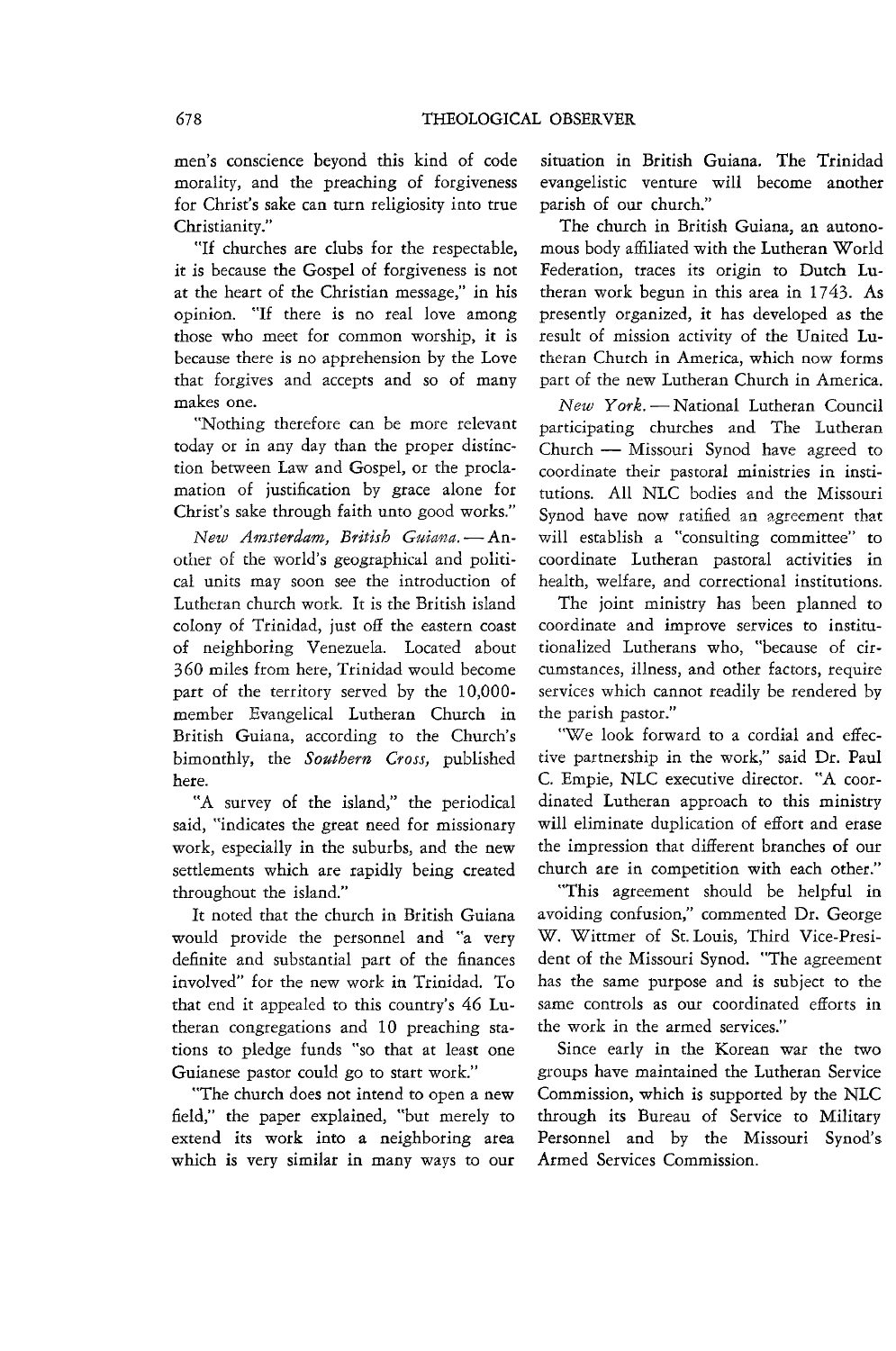The Missouri Synod and the NLC also share in directing the activities of the Lutheran Immigration Service, Lutheran Worid Relief, Inc., and Lutheran Church Productions, Inc.

It is expected that the consulting committee for the new ministry in institutions will be formed early this fall. It will consist of two representatives appointed by the NLC's Division of Welfare and one each from the Missouri Synod's Armed Services Commission and Board of Social Welfare.

In addition to naming the one official Lutheran representative or "contact pastor" at each institution, the committee will meet to discuss problems, needs, and programs of the ministry in the wide variety of institutions.

Provision is made also for the appointment of a "stand-by" representative, where desired, to serve in the absence of the official Lutheran representative. To maintain the coordinate nature of the ministry, it is specified that both the NLC and Missouri Synod be represented in institutions where both an official and stand-by pastor is named.

Pastors serving in institutions are to be responsible to their respective church bodies and abide by the usage and practices of these.

Concerning administration of the Sacrament of the Altar the agreement states that the supporting churches "clearly recognize the right and privilege of each resident of an institution to the ministry of his own church body." In cases where such a ministry is not possible the agreement incorporates the policy of the Lutheran Service Commission regarding admission to the Lord's Supper. This policy specifies that the normal procedure is for pastors and chaplains to schedule Communion services for members of their own churches. Exceptional situations are recognized, however, and the agreement allows the pastor to consider individual cases.

*Munich, Germany.* - A prominent Lutheran specialist on Roman Catholic questions suggested here that Protestants ought to consider the possibility of praying for the coming Second Vatican Council. Bishop Hermann Dietzfelbinger, chairman of the Lutheran WorId Federation's Commission on Interconfessional Research, said he was recommending a prayer that might be used by German pastors and congregations this autumn as the council opens.

Dr. Dietzfelbinger, who is head of the 2,550,000-member Evangelical Lutheran Church in Bavaria and counselor to the United Evangelical Lutheran Church of Germany (VELKD) in matters of relations with Roman Catholics, said Evangelicals should deal with the question by first giving careful thought to "the why and wherefore of prayer." He advised anyone who thereby concludes that he may properly, and should, offer intercessory prayer for the council ought then to do so. He said he did not know of a better ecumenical prayer than the Lord's Prayer.

The Munich churchman gave his views on the Protestant attitude toward the council in a lO-page circular addressed to the 6,500 pastors of the 10 territorial bodies (Landeskirchen) that make up the VELKD.

He stressed that if the Protestant Reformation was "an ecumenical event of ecumenical importance" its message held good for all Christianity and the Church of the Reformation could not be "only anti-Catholic Protestant" but rather must think, speak, serve, and pray "for the whole of Christianity." For this reason, Bishop Dietzfelbinger declared, the Evangelical churches cannot remain indifferent to happenings in the Roman part of Christianity.

Paris. - Lutheran and Roman Catholic theological professors in Brazil are now invited to each other's lectures, the Central Committee of the World Council of Churches heard at its meeting here in mid-August. Involved in the interchange of invitations are staff members of the Lutheran Theological Faculty in Sao Leopolda and the Jesuit Col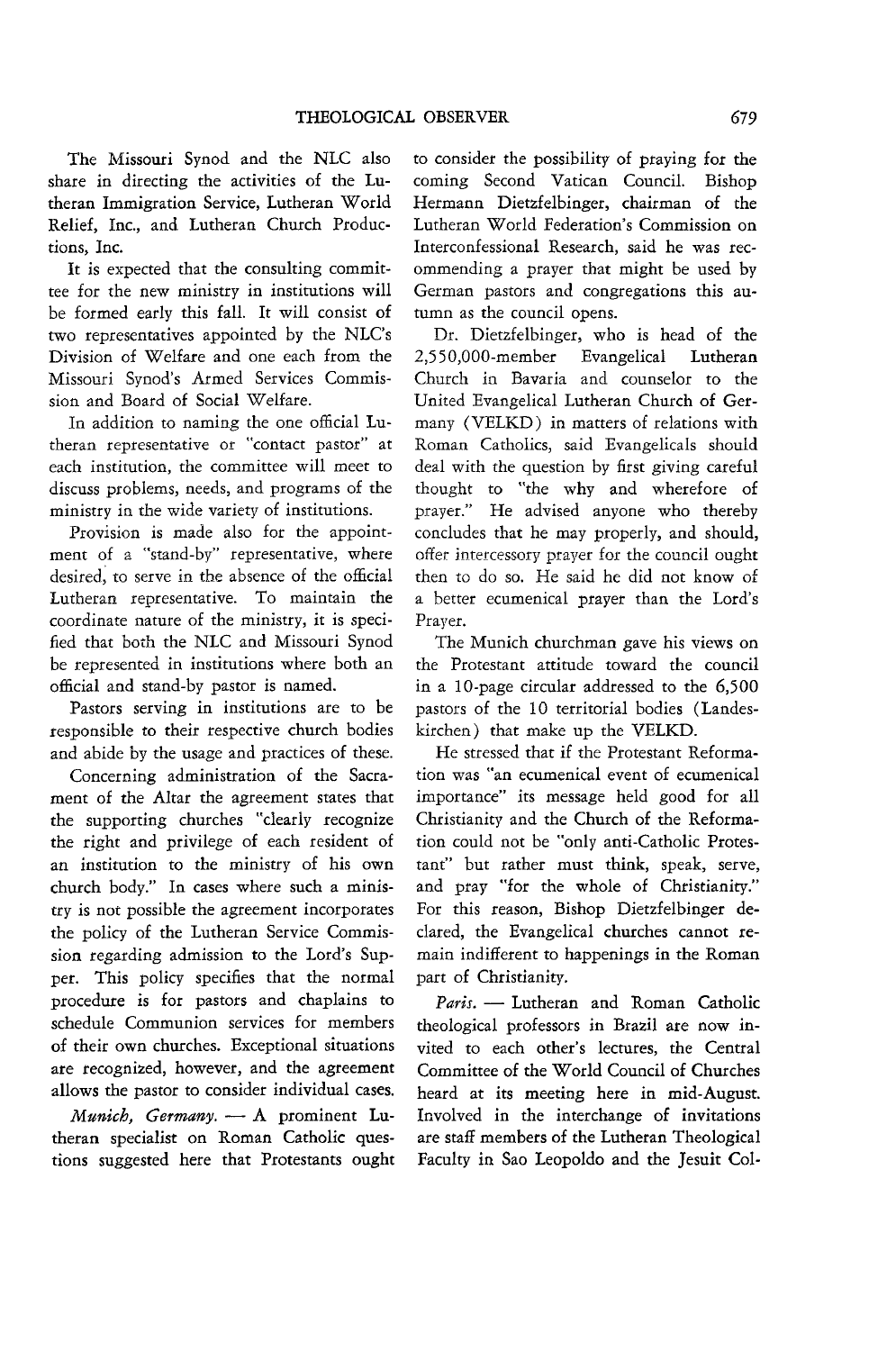lege, according to Dr. Rudolf Obermiiller, a German theological professor serving in Argentina.

Professor Obermiiller, a Central Committee member, said Protestant-Roman Catholic contacts are beginning to develop in Latin America. In Buenos Aires, he reported, theological professors are meeting in a quiet, unofficial way for exchange of ideas and common Bible study.

Loccum, Germany. - Some 20 leading European and American Lutheran publishers acted together here to explore ways to strengthen the religious literature endeavors of Asian and African Lutheran churches. The Second International Conference of Lutheran Publishers decided on Aug. 24, at the close of a three-day series of sessions, to set up a committee representing its American, Scandinavian, and German participants to foster a coordinated Western approach in this area.

The publishers took action after hearing the heads of the Lutheran churches of Taiwan, Japan, Northern Tanganyika, Madagascar, and the Bihar area of India describe the weaknesses and strengths of Christian literature work in their constituencies. All the churchmen emphasized the urgent need for much greater human and material resources for such work.

Typical of the reports given by the leaders of the younger churches was that by Dr. John Chin of Taichung, president of the Taiwan Lutheran Church. "The church has really made only a beginning in facing the increasing challenge presented by a growing reading public," he said. "Unless a more serious, effective, and aggressive concern is evidenced in a more imaginative and efficient program both in production and in distribution of Christian literature in this area, the church will further suffer the effects of the disproportion in secular and Christian literature."

Dr. Chin said it was "a sad reflection on

our concern and our sense of responsibility that since the beginning of Lutheran work in Taiwan over 10 years ago the sending churches have not supplied one person in the field of publication work, nor has anyone at home in this sphere come to study the needs and make recommendations regarding what could and should be done."

Dr. Chitose Kishi of Tokyo, president of the Japan Evangelical Lutheran Church, said that in his country "up to the present, Christians have not done much thinking about the matter of communication." He reported that obtaining Christian writers in all fields was a "difficult but very important problem."

London. - Lutherans in Great Britain, affiliated with the Lutheran WorId Federation, have adopted a development plan that stresses closer interrelations on the local community level, the Lutheran WorId Federation's Commission on World Service heard here.

With financial help from the LWF, Lutheran groups in Great Britain  $-$  worshiping in 13 different tongues - have cooperated at the national level, it was noted, in "conferences, London Church House activities, Hothorpe Hall, theological education, youth and women's work, mission support, student work, building and pension funds, etc." Local congregations and pastors, however, have hardly begun to develop inter-Lutheran cooperation, according to the document. It cited a few scattered instances where "initial steps have been taken by various means and approaches."

The development plan was explained to the commission here by the LWF Department of World Service's senior representative in the United Kingdom, the Rev. William B. Schaeffer. The plan includes a request to LWF/WS to "provide funds to inaugurate this joint effort."

The commission here confirmed its intention to continue undergirding the Lutheran work in this country. For 1963 it will seek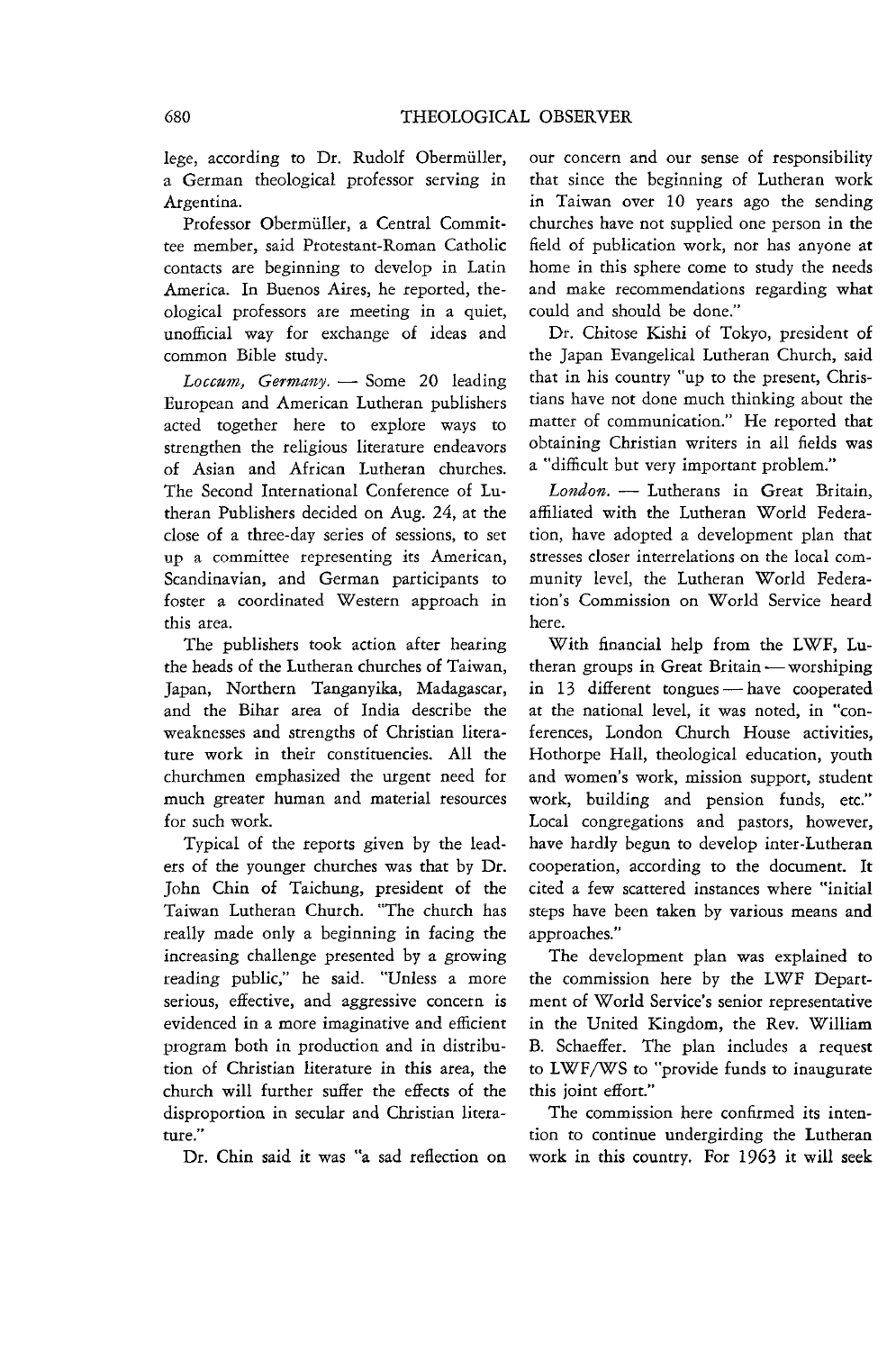from Lutheran churches and agencies in other countries a total of \$120,813 for such purposes.

*London.* - Construction has begun on a \$400,000 Lutheran vocational training center for young refugees in Jerusalem and a similar \$350,000 project in Hong Kong, it was announced at a Lutheran World Federation commission meeting here.

Both of the centers are being built in connection with the large and varied assistance programs that the federation's Department of \V orId Service has been conducting for over a decade to aid Arab refugees in the Near East and Chinese refugees in Hong Kong. In recent years the emphasis has been increasingly upon rehabilitation of refugees.

The center in Jordan will be equipped to provide apprenticeship courses for 120 boys to enable them to earn their living as automobile mechanics, blacksmiths, carpenters, or shoemakers, according to a report received Aug. 25 by the LWF Commission on World Service. The Hong Kong center will have classes in 11 subjects for from 600 to 700 men and women trainees, including the repair of air-conditioning and refrigeration equipment.

In Jordan the new center being erected on Ramallah Road in the village of Beit Hanina, five miles from the Holy City, will embrace the carpentry and smithy trade schools which the LWF has been running on the Mount of Olives, adjacent to the Augusta Victoria Hospital. About 50 Arab refugee boys are now undergoing training in the Mount of Olives schools.

Loccum, Germany. - Religious books have been contributing uniquely to evangelical faith and church life in the Soviet Zone of Germany, the Second International Conference of Lutheran Publishers was told here. "There is no question that in East Germany today many a Protestant book is read carefully, recited aloud, discussed, and selections from it passed around, even though this fact is not evident to those on the outside," a West German publisher reported.

Friedrich Wittig, proprietor of the Hamburg publishing house that bears his name, noted that, since the Soviet Zone authorities give permission for few titles and small printing runs in comparison with countries where free enterprise flourishes, "the number of Protestant books that appear is not sufficient to cover the demand. As a result the publisher in the east has no problems of promotion and selling, for each book finds its buyer. Many titles of the Evangelical Publishing House are sold out through advance orders before they even appear on the market."

He contrasted this situation with that of West Germany, where "there is provided a great abundance of books - indeed, in some classifications . . . even an overabundance. . . . No West German publisher can manage to induce retailers to stock new titles on their overcrowded shelves without an intense sales pitch."

London. - Forty-nine Lutheran pastors and laymen from 13 countries are spending from three to six months in another country this year under the Lutheran World Federation's church workers' exchange program.

Fifteen of the exchangees were from the United States and 10 from Germany. Two were from Southwest Africa, one each from South Africa and Japan, and the rest from various European countries, according to a report presented here on Aug. 25 to the LWF Commission on World Service.

Presiding at the sessions was the commission chairman, Dr. Paul C. Empie of New York, executive director of the National Lutheran Council. Also participating in the meeting were its secretary, the Rev. Henrik Hauge, pastor of the Vestre Aker church in Oslo; Dr. Henry F. Schuh of Columbus, Ohio, president emeritus of the American Lutheran Church; and Dean Ahti Auranen of Helsinki, a member of the Ecclesiastical Board of the Finnish Lutheran Church.